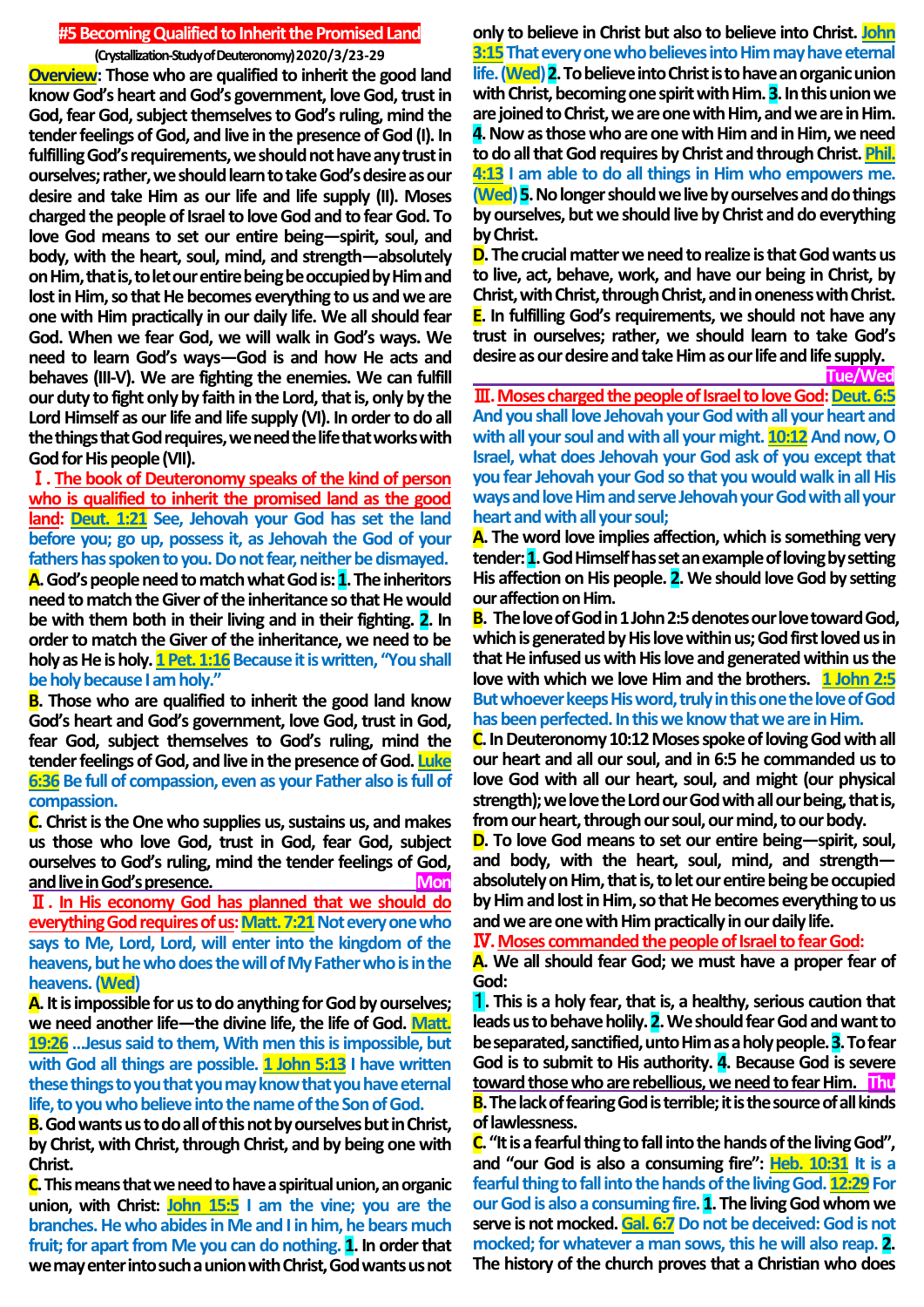**not fear God will not have good ending; such a Christian will have a miserable ending. 3. If a believer is God-fearing, sooner or later he will be manifested by God; such was the case with Joseph, who was a God-fearing man and was enthroned.**

## Ⅴ**. The children of Israel were not only to keep God's commandments but also to walk in His ways:**

**A. When we fear God, we will walk in God's ways: 1. God's ways are actually what God is. 2.Whatever God is, is a way to us; for instance, God is love, and love is a way in which we walk. 3. To walk in God's ways, therefore, is to live God, express God, manifest God, and magnify God. 4.We need to learn God's ways—God is and how He acts and behaves. Fri B.The God who is our way is Christ; to take Christ as our way** 

**to live Him in what He is, and to live Him is to express Him, to manifest Him, and even to magnify Him.**

**C. In the New Jerusalem the river of water of life proceeding out of the throne of God and of the Lamb and flowing in the midst of the street indicates that God is both our life and our way.**

**D. We take God as our life, and His life with His nature then becomes the way on which we walk.**

## Ⅵ**. The children of Israel went forth in battle to fight against their enemies; today we also are in war:**

**A.In this war we are fighting for Christ and to remain in Christ. B.If we would possess Christ and live in Christ as our land, we need to fight against the spiritual enemies.**

**C.As we are fighting, we need to realize that we are fighting for what God has given us; once the enemies have been defeated, the land will be cleared for our inheritance.**

**D. Actually, we are not the ones fighting, for God goes with us and fights for us: 1. It is our duty to fight, but we cannot fulfill this duty by ourselves; we can fulfill our duty to fight only by faith in the Lord, that is, only by the Lord Himself as our life and life supply. 2. We need to believe that the Lord has ordained us to fight and that He will fight for us. Deut. 20:3-4 And he shall say to them, Hear, O Israel! You are drawing near to the battle against your enemies today. Do not let your heart fail; do not be afraid nor alarmed nor terrified of them. For it is Jehovah your God who goes with you to fight for you against your enemies, to save you. 3.We should simply take His word and obey Him, knowing that the outcome depends on Him.**

Ⅶ**. If we thoroughly study all these matters, we will know God better and also know what kind of person we should be, what kind of being we should have, and in what kind of way we should walk:**

**A. We should walk before God and with God according to what God is. Deut. 8:6 Therefore keep the commandments of Jehovah your God, walking in His ways and fearing Him.**

**B. Because we have God's life, we should learn of Him to be the same as He is; in order to do all the things that God requires, we need the divine life, the life that works with God for His people.**

**C. We can fulfill all of the Lord's requirements only by the divine life, the eternal life, which is the Triune God embodied**  in Christ, who is realized as the life-giving Spirit.

**Crucial Point**⑴**: The Lord's yoke is easy and His burden is light for the business persons**

**OL1:** It is impossible for us to do anything for God by **ourselves; we need another life—the divine life, the life of God.**

**OL2:In fulfilling God's requirements, we should not have any trust in ourselves; rather, we should learn to take God's desire as our desire and take Him as our life and life supply.**

**Although we have received the divine life, we are not accustomed to living by this life. We may never have had the thought of living by the divine life. Instead, we continue to trust in our old life. We may even pray for the improvement of the old life. In our prayer we may say, "Lord, You know how weak I am." The Lord may answer, "There is no need for you to tell Me that you are weak. I know that you are weak. You are not merely weak—you are dead. This is the reason I have given you another life. Why would you not live by this new life which I have given you?"**

**In fulfilling God's requirements, we should not have any trust in ourselves. We need to learn to take the Lord's desire as our desire and say, "Lord, I desire what You desire. In carrying out Your desire, I do not have any trust in myself, for I am not able to do Your will. Lord, because I have no trust in myself and because I have no capacity to fulfill Your desire, I take You as my life and life supply."**

**Application to young working saints/graduate students**

**Young working saints and graduate students may think it is difficult to practice church life while they work and research every day. But the Bible says the following.**

**Mat.11:28 Come to Me all who toil and are burdened, and I will give you rest. 29 Take My yoke upon you and learn from Me, for I am meek and lowly in heart, and you will find rest for your souls. 30 For My yoke is easy and My burden is light.**

**Anyone who is struggling to be successful in any work is burdened. In verse 28, the Lord is telling that that such a one should come to Him then He would give him rest. However, contrary to our concept, the Lord is mentioning to take His yoke in verse 29 and 30. Then does it mean that the one who is burdened should increase its weight by taking up the Lord's yoke? This question is of the same idea of the hardness of having church life together with the business life and it seems contradictory from this part of the Word. Why did the Lord say that the one who are burdened should come to the Lord to take His yoke? To understand this, you should understand the principle of God's economy.** 

⑴**Live by another life, the divine life**:**God's will is that you fulfill your responsibility, like working, by another life, the divine life and express God in your business life.** 

⑵**To have blessing of success, God needs to bless it**: **Without Lord's blessing, please understand that you cannot gain anything no matter hard you struggle. You can never rely on yourself to be successful. Rather, rely on the Lord and learn to labor diligently.**

⑶**Lord's yoke is easy and His burden is light**:**Your sanctifying your time for the Lord's day meeting, prayer meeting and gospel and shepherding in your busy business life is to rely on the Lord and take up the Lord's yoke to practice God's will. It seems difficult to**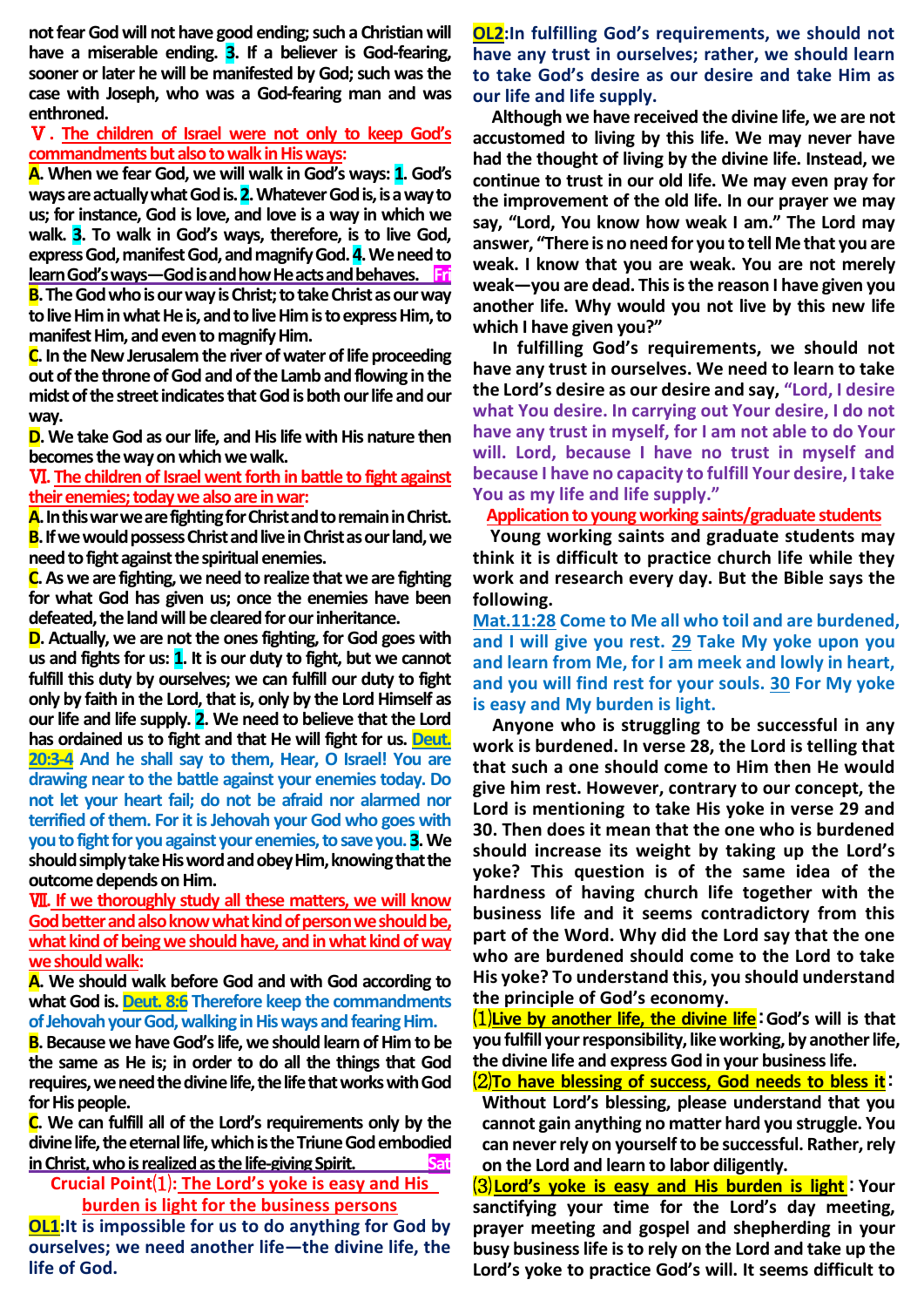**do His will in your busyness, but actually if you do His will, the Lord's presence, His blessing and His anointing are with you and His burden is light. So it is not contradictory for you who are already burdened to take up His yoke.**

**Please understand these three points. The life of God is rich supply which surpasses the requirements. A brother's testimony**:**When I was in charge of two posts, the new product development and quality assurance in addition to the government affairs in an American company, I was a director in charge of 7 departments out of 8 departments. So I was spending very busy days but I didn't give up on the normal church life. I prayed like this, "Lord, it is Japanese government, or American headquarters, who decides this caseno matter how hard I struggle. I offer up my performance that I did my best. Tonight, I have to go home to go out shepherd the saints. So I leave the rest on the Lord. Please bless this case". After I prayed like this, very surprisingly, in many cases, while I was spending church life or sleeping in peace, the Lord worked on American headquarter or Japanese government and when I went to office the next day, the problem I thought it was impossible to solve had already been solved. Hallelujah, if we rely on the Lord, His yoke is easy.**

**Prayer**:**"Oh, Lord Jesus, although I am a busy business person, the Lord's yoke is easy and the Lord's burden is light for me. I love You and I go out to shepherd and preach the gospel. May the Lord bless me."**

**Crucial Point**⑵: **Touch the love of God, be filled with** 

**the love of God, love people with the love of God and preach gospel to them**

**OL1: God first loved us in that He infused us with His love and generated within us the love with which we love Him and the brothers.**

**OL2: To love God means to set our entire being—spirit, soul, and body, with the heart, soul, mind, and strength absolutely on Him, that is, to let our entire being be occupied by Him and lost in Him, so that He becomes everything to us and we are one with Him practically in our daily life. Deut. 10:12 And now, O Israel, what does Jehovah your God ask of you except that you fear Jehovah your God so that you would walk in all His ways and love Him and serve Jehovah your God with all your heart and with all your soul;**

**When we fear God, we will walk in His ways. God's ways are actually what God is. This means that whatever God is, is a way to us. God is love, and this love is a way in which we should walk. God "loves the sojourner, giving him food and clothing. Therefore love the sojourner, for you were sojourners in the land of Egypt" (Deut. 10:18b-19). One of God's ways is to love sojourners, and we should walk in this way of God. Many sojourners are poor, lacking food and clothing. We need to love them and give them what they need. God is also holy, and His holiness is another way for our walk. Furthermore, God "does not regard persons and does not take bribes" (v. 17b), and we should take this as a way, not regarding persons and not receiving bribes. God also "executes justice for the** 

**orphan and the widow" (v. 18a), and we should walk in the way of His justice.**

**In verse 12 Moses speaks of loving and serving God with all our heart and with all our soul. Our heart is linked to our spirit, for our conscience, which is of our spirit, is also a part of our heart. Thus, to love and serve God with all our heart and soul indicates that we love and serve Him also with our spirit. Furthermore, according to 6:5, we are to love Him also with all our might, that is, with our physical strength. Today, if we would serve God by practicing the new way, we need to serve with our spirit and with all our heart, with all our soul, and with all our strength. To visit people in order to get them saved and baptized and then to care for them afterward requires all our heart, soul, and strength.**

## **Application for the serving ones**

**God first infused us with His love. In reaction to it, we should give your love to Him and love Him in return. We who received the love of God need to go out with the love of God to other people. God loves the world and desires that everyone would not perish, but would have eternal life. Please be constrained by His love, be filled with His love and then go out to preach the gospel. In Japan, because April is the time of entrance to college, it is good time to preach gospel and to gain young students. So in this season, we should strengthen our current frameworks of preaching gospel and shepherding people by adding more chances to go out.**

**In order to burn our spirit to preach Gospel, you need to touch the love of God. To touch the love of God, you need to remember and ponder in the spirit of prayer, how you were saved and how God have led you in His love and righteousness after you have been saved.**

**Testimony of a sister: I grew up fatherless. One year before I was saved, I lost my mother to cancer. After then, I was a college student but lived a life of isolating myself from society by staying at home for one and a half year. In the such timing, I heard gospel in front of the train station, and was brought to the meeting hall. I was baptized and saved there on that day. I first didn't understand anything, but because I have had nothing to rely on around myself except Christ and the church, so I demanded to hold those. After I have been saved 7 years ago, since this January I started serving full time in the church, moved to the Sannomiya meeting hall and then at Feb. 24 I was married. Thanks to the Lord's leading and His blessing. I used to feel difficulty about preaching gospel. However, whenever I remember the fact I was saved, I feel the God's love. Filled with the love of God, I now have a burden to go out to preach gospel, and I practice it every week. May God save many young people during this special month to strengthen gospel preaching in April. May the Lord bless this activity!**

**Churches in Kansai area take the month of April as the golden opportunity for gospel in campus, and so had the kick-off meeting forthe gospel preaching activity at 3/21 at Kobe Uozaki meeting hall. In this meeting a serving brother from Kanto area also joined. Three weeks of 3/23-4/12 will be the Gospel Preaching Weeks and two**